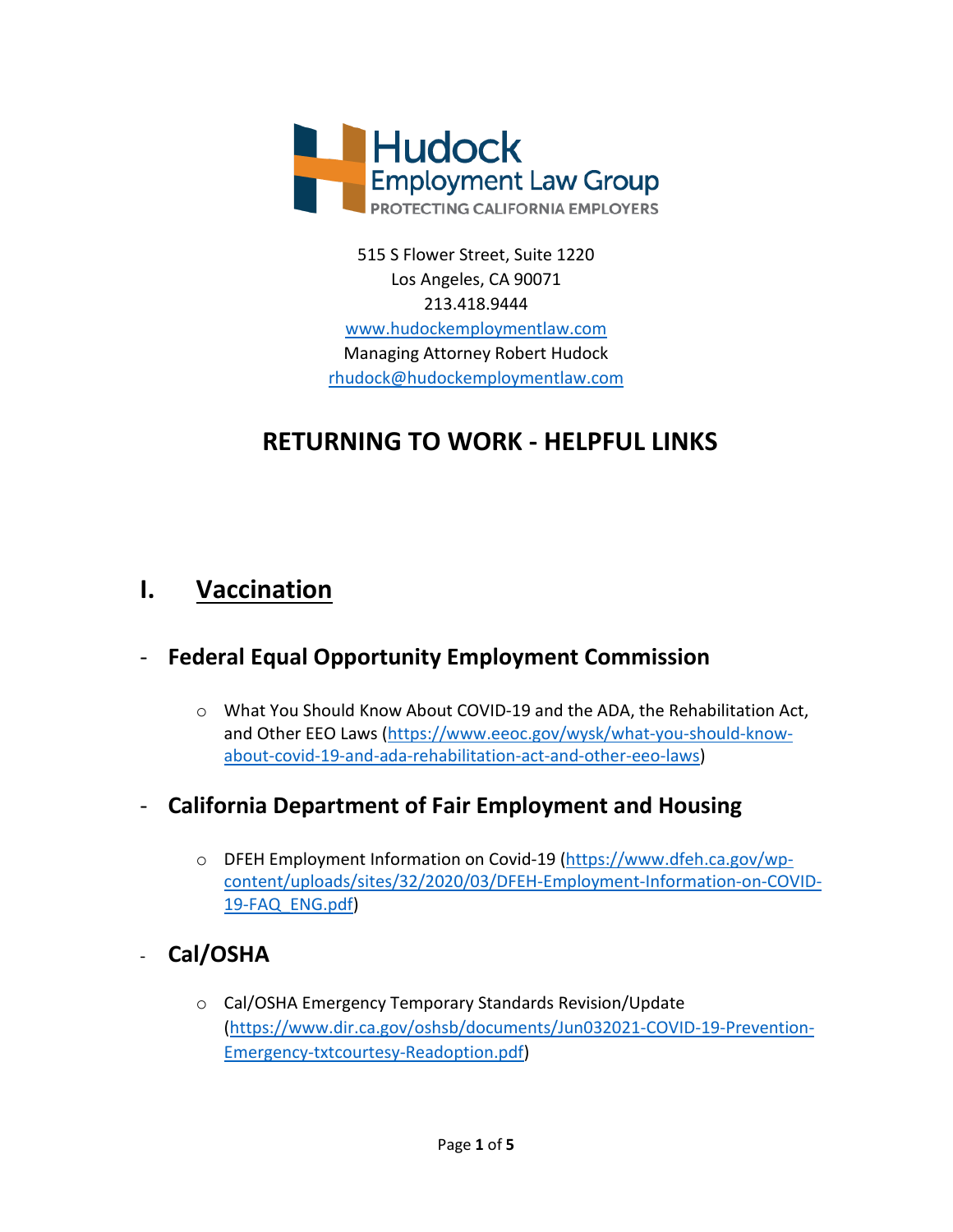- o COVID-19 Prevention Emergency Temporary Standards What Employers Need to Know About the June 18 Standards [\(https://www.dir.ca.gov/dosh/dosh\\_publications/COVIDOnePageFS.pdf\)](https://www.dir.ca.gov/dosh/dosh_publications/COVIDOnePageFS.pdf)
- o COVID-19 Prevention Emergency Temporary Standards FAQ [\(https://www.dir.ca.gov/dosh/coronavirus/COVID19FAQs.html\)](https://www.dir.ca.gov/dosh/coronavirus/COVID19FAQs.html)
- o Revisions to the COVID-19 Prevention Emergency Temporary Standards FAQ [\(https://www.dir.ca.gov/dosh/coronavirus/Revisions-FAQ.html\)](https://www.dir.ca.gov/dosh/coronavirus/Revisions-FAQ.html)

### - **City and County of San Francisco Department of Public Health**

o City and County of San Francisco Revised Covid Health Order [\(https://www.sfdph.org/dph/alerts/files/C19-07-Safer-Return-Together-Health-](https://www.sfdph.org/dph/alerts/files/C19-07-Safer-Return-Together-Health-Order.pdf)[Order.pdf\)](https://www.sfdph.org/dph/alerts/files/C19-07-Safer-Return-Together-Health-Order.pdf)

#### - **Los Angeles County Department of Public Health**

o Los Angeles County Department of Public Health Guidance for Businesses and Employers [\(http://publichealth.lacounty.gov/acd/ncorona2019/bestpractices/\)](http://publichealth.lacounty.gov/acd/ncorona2019/bestpractices/)

### - **CDC**

- o Guidance for Fully Vaccinated Persons [\(https://www.cdc.gov/coronavirus/2019](https://www.cdc.gov/coronavirus/2019-ncov/vaccines/fully-vaccinated.html) [ncov/vaccines/fully-vaccinated.html\)](https://www.cdc.gov/coronavirus/2019-ncov/vaccines/fully-vaccinated.html)
- o Post-vaccination Considerations for Workplaces last revision 4.2.21 [\(https://www.cdc.gov/coronavirus/2019-ncov/community/workplaces](https://www.cdc.gov/coronavirus/2019-ncov/community/workplaces-businesses/vaccination-considerations-for-workplaces.html)[businesses/vaccination-considerations-for-workplaces.html\)](https://www.cdc.gov/coronavirus/2019-ncov/community/workplaces-businesses/vaccination-considerations-for-workplaces.html)

### - **California Labor Commissioner**

o COVID-19 Testing and Vaccine FAQs [\(https://www.dir.ca.gov/dlse/COVID19resources/FAQs-Testing-Vaccine.html\)](https://www.dir.ca.gov/dlse/COVID19resources/FAQs-Testing-Vaccine.html)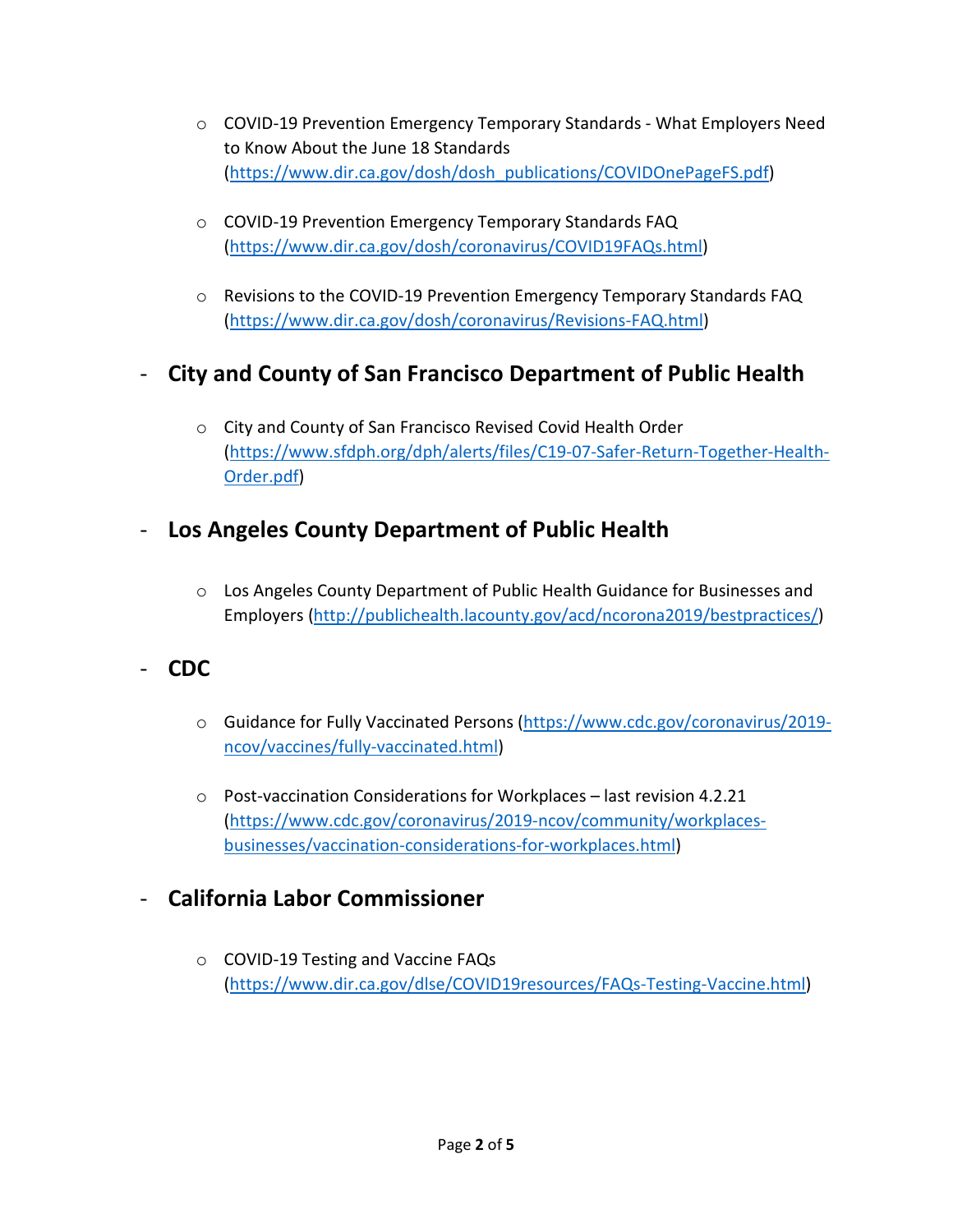# **II. COVID Screening and Testing**

### - **California Department of Fair Employment and Housing**

o DFEH Employment Information on Covid-19 [\(https://www.dfeh.ca.gov/wp](https://www.dfeh.ca.gov/wp-content/uploads/sites/32/2020/03/DFEH-Employment-Information-on-COVID-19-FAQ_ENG.pdf)[content/uploads/sites/32/2020/03/DFEH-Employment-Information-on-COVID-](https://www.dfeh.ca.gov/wp-content/uploads/sites/32/2020/03/DFEH-Employment-Information-on-COVID-19-FAQ_ENG.pdf)[19-FAQ\\_ENG.pdf\)](https://www.dfeh.ca.gov/wp-content/uploads/sites/32/2020/03/DFEH-Employment-Information-on-COVID-19-FAQ_ENG.pdf)

### - **Cal/OSHA**

- o Cal/OSHA Emergency Temporary Standards Revision/Update [\(https://www.dir.ca.gov/oshsb/documents/Jun032021-COVID-19-Prevention-](https://www.dir.ca.gov/oshsb/documents/Jun032021-COVID-19-Prevention-Emergency-txtcourtesy-Readoption.pdf)[Emergency-txtcourtesy-Readoption.pdf\)](https://www.dir.ca.gov/oshsb/documents/Jun032021-COVID-19-Prevention-Emergency-txtcourtesy-Readoption.pdf)
- o COVID-19 Prevention Emergency Temporary Standards What Employers Need to Know About the June 18 Standards [\(https://www.dir.ca.gov/dosh/dosh\\_publications/COVIDOnePageFS.pdf\)](https://www.dir.ca.gov/dosh/dosh_publications/COVIDOnePageFS.pdf)
- o COVID-19 Prevention Emergency Temporary Standards FAQ [\(https://www.dir.ca.gov/dosh/coronavirus/COVID19FAQs.html\)](https://www.dir.ca.gov/dosh/coronavirus/COVID19FAQs.html)
- o Revisions to the COVID-19 Prevention Emergency Temporary Standards FAQ [\(https://www.dir.ca.gov/dosh/coronavirus/Revisions-FAQ.html\)](https://www.dir.ca.gov/dosh/coronavirus/Revisions-FAQ.html)

#### - **LADPH screening standards**

- o Entry Screening [\(http://publichealth.lacounty.gov/media/coronavirus/docs/business/EntryScree](http://publichealth.lacounty.gov/media/coronavirus/docs/business/EntryScreening.pdf) [ning.pdf\)](http://publichealth.lacounty.gov/media/coronavirus/docs/business/EntryScreening.pdf)
- **CDC**
	- $\circ$  Guidance for Businesses and Employers Responding to COVID last revision 3.8.21 [\(https://www.cdc.gov/coronavirus/2019-ncov/community/guidance](https://www.cdc.gov/coronavirus/2019-ncov/community/guidance-business-response.html)[business-response.html\)](https://www.cdc.gov/coronavirus/2019-ncov/community/guidance-business-response.html)
	- o General Business FAQs [\(https://www.cdc.gov/coronavirus/2019](https://www.cdc.gov/coronavirus/2019-ncov/community/general-business-faq.html) [ncov/community/general-business-faq.html\)](https://www.cdc.gov/coronavirus/2019-ncov/community/general-business-faq.html)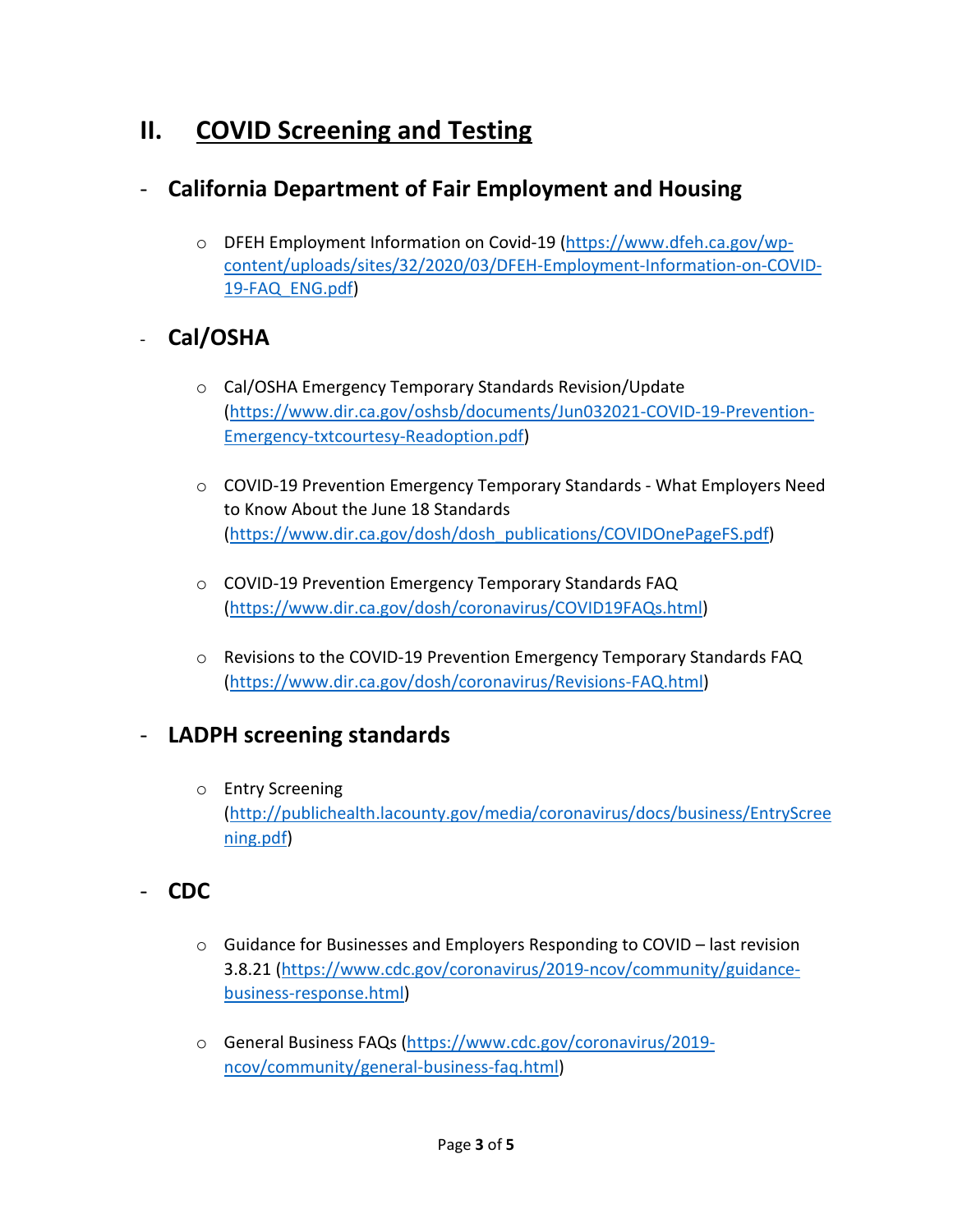- o Interim Guidance for Testing in Non-Healthcare Workplaces [\(https://www.cdc.gov/coronavirus/2019](https://www.cdc.gov/coronavirus/2019-ncov/community/organizations/testing-non-healthcare-workplaces.html) [ncov/community/organizations/testing-non-healthcare-workplaces.html\)](https://www.cdc.gov/coronavirus/2019-ncov/community/organizations/testing-non-healthcare-workplaces.html)
- $\circ$  Workplace Testing: Consent Elements and Disclosures last revision 1.21.21 [\(https://www.cdc.gov/coronavirus/2019-ncov/community/workplaces](https://www.cdc.gov/coronavirus/2019-ncov/community/workplaces-businesses/workplace-testing-consent-elements-disclosures.html)[businesses/workplace-testing-consent-elements-disclosures.html\)](https://www.cdc.gov/coronavirus/2019-ncov/community/workplaces-businesses/workplace-testing-consent-elements-disclosures.html)

# **III. Face Coverings and Physical Distancing**

## - **Cal/OSHA**

- o Cal/OSHA Emergency Temporary Standards Revision/Update [\(https://www.dir.ca.gov/oshsb/documents/Jun032021-COVID-19-Prevention-](https://www.dir.ca.gov/oshsb/documents/Jun032021-COVID-19-Prevention-Emergency-txtcourtesy-Readoption.pdf)[Emergency-txtcourtesy-Readoption.pdf\)](https://www.dir.ca.gov/oshsb/documents/Jun032021-COVID-19-Prevention-Emergency-txtcourtesy-Readoption.pdf)
- o COVID-19 Prevention Emergency Temporary Standards What Employers Need to Know About the June 18 Standards [\(https://www.dir.ca.gov/dosh/dosh\\_publications/COVIDOnePageFS.pdf\)](https://www.dir.ca.gov/dosh/dosh_publications/COVIDOnePageFS.pdf)
- o COVID-19 Prevention Emergency Temporary Standards FAQ [\(https://www.dir.ca.gov/dosh/coronavirus/COVID19FAQs.html\)](https://www.dir.ca.gov/dosh/coronavirus/COVID19FAQs.html)
- $\circ$  Revisions to the COVID-19 Prevention Emergency Temporary Standards FAQ [\(https://www.dir.ca.gov/dosh/coronavirus/Revisions-FAQ.html\)](https://www.dir.ca.gov/dosh/coronavirus/Revisions-FAQ.html)

### - **California Department of Public Health**

- o Guidance for the Use of Face Coverings [\(https://www.cdph.ca.gov/Programs/CID/DCDC/Pages/COVID-19/guidance-for](https://www.cdph.ca.gov/Programs/CID/DCDC/Pages/COVID-19/guidance-for-face-coverings.aspx)[face-coverings.aspx\)](https://www.cdph.ca.gov/Programs/CID/DCDC/Pages/COVID-19/guidance-for-face-coverings.aspx)
- **Los Angeles County Department of Public Health**
	- o Los Angeles County Department of Public Health Guidance for Businesses and Employers [\(http://publichealth.lacounty.gov/acd/ncorona2019/bestpractices/\)](http://publichealth.lacounty.gov/acd/ncorona2019/bestpractices/)